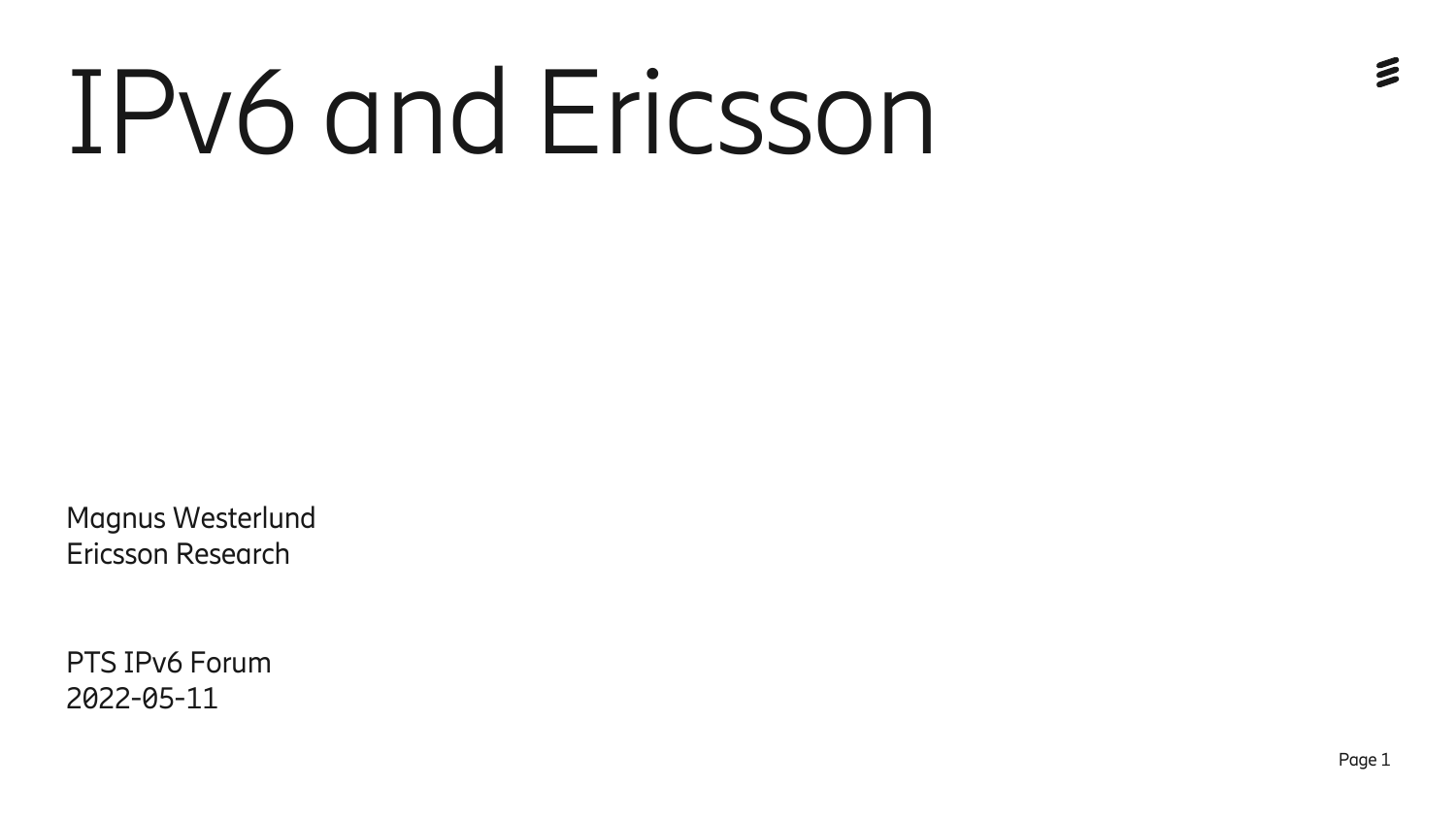## Mobile Networks

- Our Mobile Network Products have IPv6 support to
	- provide the User Equipment (Mobile) IPv6 Internet access
	- function when the underlying network is IPv6
- IPv6 continues to be an important building block for mobile networks
	- Important for future flexibility in network deployment

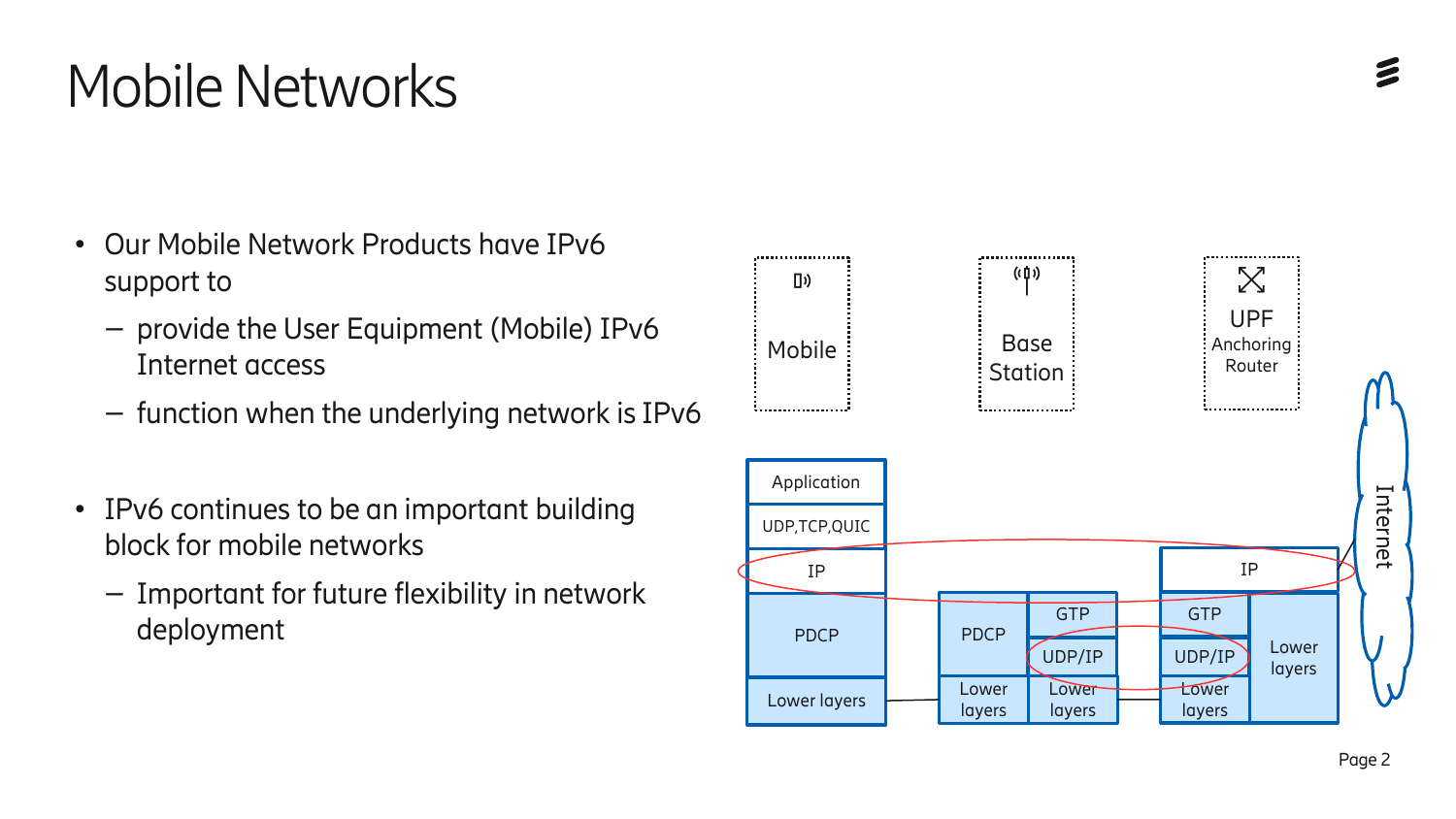## Working in the modern world

- Ericsson has offices all over the world
	- Working with many customers and partners worldwide
	- Including in countries where IPv6 is becoming a necessity for reachability
- Transformation of Office IT-environment for employees towards one that just assumes Internet Access
	- Support work from anywhere, including home, on the road etc.
	- IPv6 will become a necessity long term for reachability

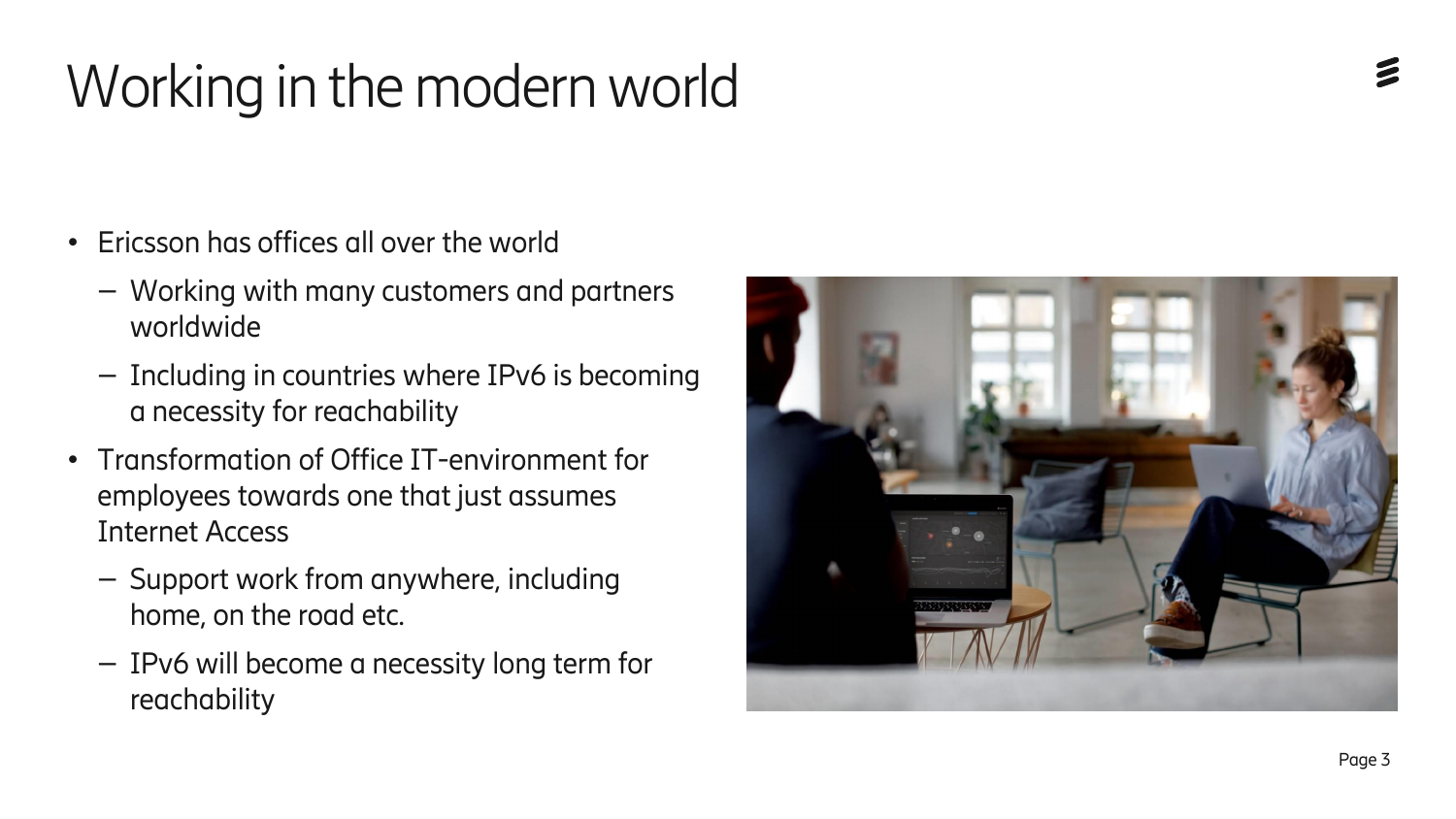## IPv6 in Sweden

- IPv6 Competence
	- Ericsson have 14000 Employees in Sweden
	- Need IPv6 familiarity and competence
	- Benefits from ubiquitous IPv6 access
- 50 Billion Connected Devices
	- We have a vision of large number of connected devices worldwide, that will require IPv6 to fulfill
- IPv6 needed to prevent inefficiencies
	- Reaching worldwide
	- Reduce network complexities
	- Provide flexibility